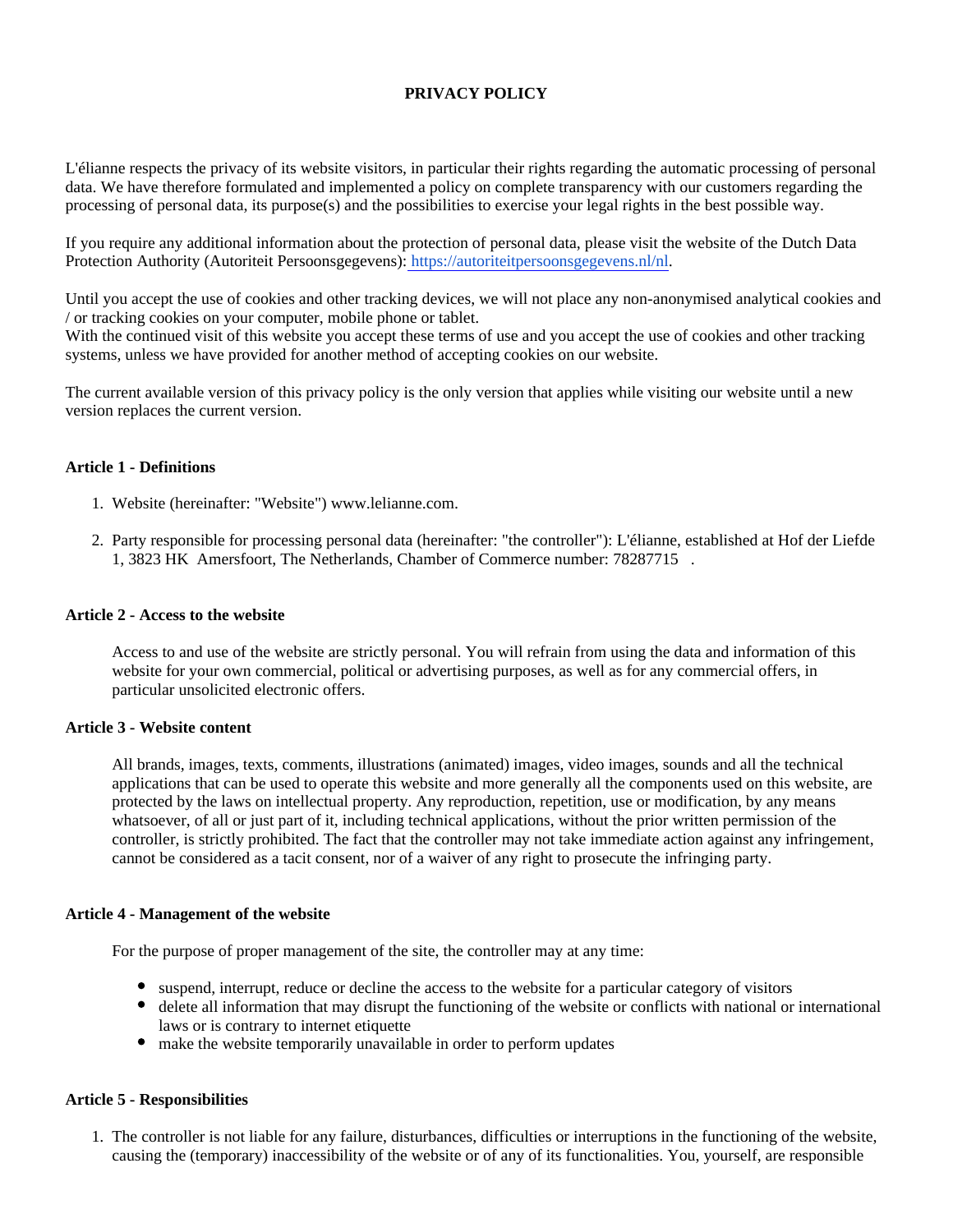for the way you seek connection to our website. You need to take all appropriate steps to protect your equipment and data against hazards such as virus attacks on the Internet. Furthermore, you are responsible for which websites you visit and what information you seek.

- 2. The controller is not liable for any legal proceedings taken against you:
	- because of the use of the website or services accessible via the Internet
	- $\bullet$  for violating the terms of this privacy policy
- 3. The controller is not liable for any damages that incur to you or third parties or your equipment, as a result of your connection to or use of the website and you will refrain from any subsequent (legal) action against the controller.
- 4. If the controller is involved in a dispute because of your (ab)use of this website, he is entitled to (re)claim all subsequent damages from you.

# **Article 6 - Collection of data**

- 1. Your personal data will be collected by L'élianne .
- 2. Personal data means any information relating to an identified or identifiable natural person ('data subject').
- 3. An identifiable natural person is one who can be identified, directly or indirectly, in particular by reference to an identifier such as a name, an identification number, location data, an online identifier or to one or more factors specific to the physical, physiological, genetic, mental, economic, cultural or social identity of that natural person.
- 4. The personal data that are collected on the website are used mainly by the collector in order to maintain a (commercial) relationship with you and if applicable in order to process your orders. They are recorded in an (electronic) register.

### **Article 7 - Your rights regarding information**

- 1. Pursuant to Article 13 paragraph 2 sub b GDPR each data subject has the right to information on and access to, and rectification, erasure and restriction of processing of his personal data, as well as the right to object to the processing and the right to data portability.
- 2. You can exercise these rights by contacting us at elianne.business@outlook.com.
- 3. Each request must be accompanied by a copy of a valid ID, on which you put your signature and state the address where we can contact you.
- 4. Within one month of the submitted request, you will receive an answer from us.
- 5. Depending on the complexity and the number of the requests this period may be extended to two months.

# **Article 8 - Legal obligations**

- 1. In case of infringement of any law or regulation, of which a visitor is suspected and for which the authorities require the personal data collected by the collector, they will be provided to them after an explicit and reasoned request of those authorities, after which these personal data do not fall anymore under the protection of the provisions of this Privacy policy.
- 2. If any information is necessary in order to obtain access to certain features of the website, the controller will indicate the mandatory nature of this information when requesting these data.

## **Article 9 - Collected data and commercial offers**

- 1. You may receive commercial offers from the collector. If you do not wish to receive them (anymore), please send us an email to the following address: elianne.business@outlook.com.
- 2. Your personal data will not be used by our partners for commercial purposes.
- 3. If you encounter any personal data from other data subjects while visiting our website, you are to refrain from collection, any unauthorized use or any other act that constitutes an infringement of the privacy of the data subject(s) in question. The collector is not responsible in these circumstances.